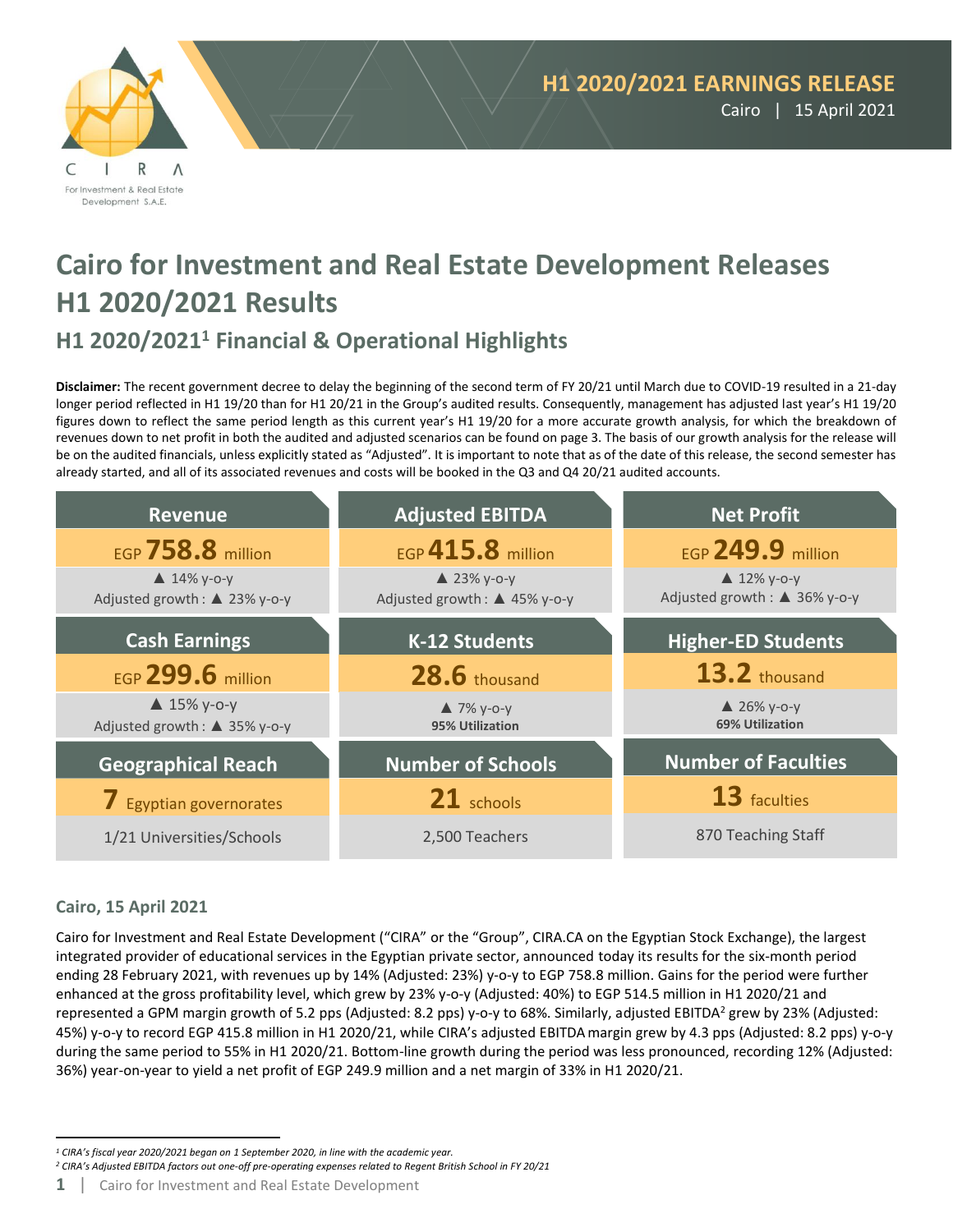

# **Note From the CEO**

CIRA's results in the first half of the 2020/21 academic year have seen us build on a stellar performance during the previous year as the country's premier provider of mid-market education services, with important strides made in our mission to provide affordable, quality education to Egypt's growing middle class. Since return of CIRA's students to their respective educational facilities in 2020, the Group has adopted a hybrid model whereby our students were given the option to attend their classes live or virtually through the employment of our hybrid learning model, which involves a combination of on-site learning and distance learning through our Learning Management System (LMS) and enables students to seamlessly transition to distance learning at any time, whether by personal choice or mandated by the relevant authorities. Despite an increase in student capacity at CIRA's K-12 platform with the addition of one school between H1 2020/21 and the same period one year previously, a higher increase in student enrollment saw K-12 utilization grow by 0.5 pps year-on year to come in at 95.3% in H1 2020/21. At CIRA's higher education platform, where we saw a 29% y-o-y increase in student capacity on the back of the addition of three new faculties, enrollment grew by 26% year-on-year in H1 2020/21 to record a slightly lower utilization rate of 69% compared to 71% in the previous year.

Despite a long period of uncertainties across all industries brought about by onset of COVID-19, I am happy to report that we have forged ahead in the planned expansion of both our K-12 and Higher Education segments. We received our construction licenses and have broken ground on the construction of the British Colombia Canadian International School (BCCIS West) and Saxony International School (SIS) in O West, in addition to a new Futures Language school in Sohag, with the hiring of the faculty and staff in BCCIS West and SIS already complete. Meanwhile, the construction of Badr University in Assiut (BUA) is also on track, with campus activities expected to begin by the end of September 2021. Furthermore, Badr University in Cairo (BUC) received the required licensing to begin operations of its recently introduced Allied Health Sciences school.

In line with our strategy to help our students' parents ease the burden of education tuition fees while improving their access to quality affordable education, I am especially pleased with our new partnership with Beltone Consumer Finance "Belcash", which provides an alternative financing method for parents by allowing the repayment of tuition fees over 12 equal monthly installments with minimal documentation required and instant approval. We will be rolling out the pilot phase in 7 schools and the rest of the schools will follow shortly.

Moving forward, CIRA will continue to supplement its ambitious growth strategy with continuous efforts to differentiate its institutions in the market and cement the presence of its brand. The addition of new schools and faculties are positioned to capture Egypt's burgeoning middle-class segment's pent-up demand for world class education at more affordable prices and I look forward to updating you here on our ongoing expansion in due course.

**Mohamed El Kalla,** Chief Executive Officer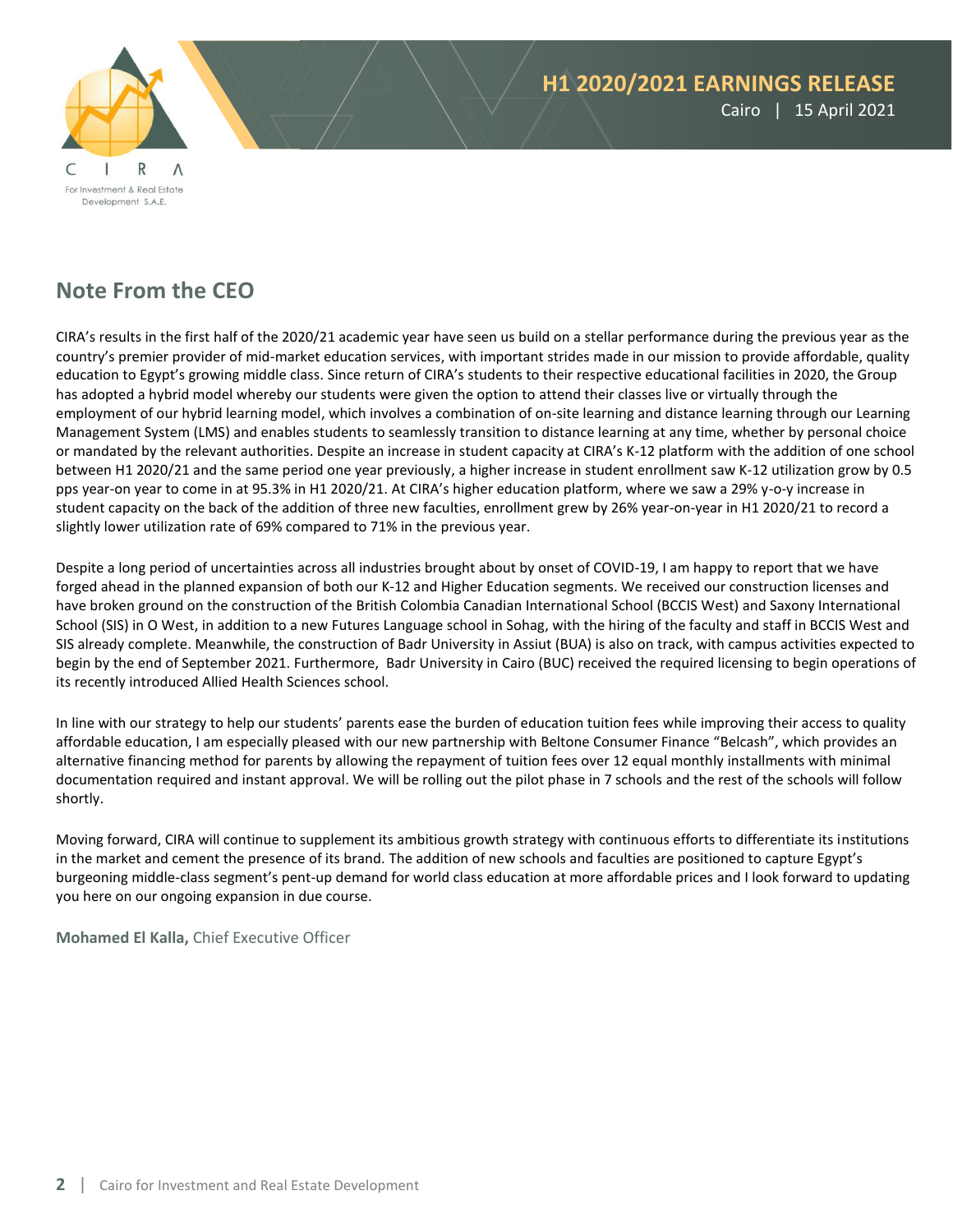

Cairo | 15 April 2021

**Revenue by Segment (H1 20/21)**



# **Financial Performance**

### **Key Financial Highlights**

The recent presidential decree to delay the beginning of the second term of FY 20/21 until March due to COVID-19 resulted in a 21-day longer period reflected in H1 19/20 than for H1 20/21 in the Group's audited results. Consequently, management has adjusted last year's H1 19/20 figures down to reflect the same period length as this current year's H1 19/20 for a more accurate growth analysis. The basis of our growth analysis for the release will be on the audited financials, unless explicitly stated as "Adjusted". The breakdown of revenues down to net profit in both the audited and adjusted scenarios are shown below:

### **Breakdown as per audited results:**

| (EGP million)              | <b>Higher Education</b> |        | K-12 Education |               |       | <b>Total</b> |       |        |        |
|----------------------------|-------------------------|--------|----------------|---------------|-------|--------------|-------|--------|--------|
|                            | 1H                      | 1H     | Chg.           | 1H            | 1H    | Chq.         | 1H    | 1H     | Chq.   |
|                            | 19/20                   | 20/21  |                | $19/20^{(2)}$ | 20/21 |              | 19/20 | 20/21  |        |
| <b>Tuition Revenue</b>     | 289.1                   | 375.2  | 30%            | 282.5         | 318.2 | 13%          | 571.6 | 693.4  | 21%    |
| % of Revenue               | 91%                     | 92%    |                | 81%           | 91%   |              | 86%   | 91%    |        |
| <b>Other Revenue</b>       | 28.5                    | 34.3   | 20%            | 66.4          | 31.2  | $-53%$       | 94.9  | 65.4   | $-31%$ |
| % of Revenue               | 9%                      | 8%     |                | 19%           | 9%    |              | 14%   | 9%     |        |
| <b>Total Revenue</b>       | 317.6                   | 409.5  | 29%            | 348.9         | 349.4 | 0.1%         | 666.5 | 758.8  | 14%    |
| Adj. EBITDA <sup>(1)</sup> | 211.9                   | 273.02 | 29%            | 124.9         | 142.8 | 14%          | 336.8 | 415.82 | 23%    |
| Adj. EBITDA Margin         | 67%                     | 67%    |                | 36%           | 41%   |              | 51%   | 55%    |        |
| Net Profit <sup>(1)</sup>  | 153.1                   | 194.4  | 27%            | 70.7          | 55.5  | $-21%$       | 223.8 | 249.9  | 12%    |
| <b>Net Profit Marain</b>   | 48%                     | 47%    |                | 20%           | 16%   |              | 34%   | 33%    |        |

*(1) CIRA's Adjusted EBITDA & Net Profit factors out one-off Pre-Operating Expenses of EGP 3.9 mn related to Regent British Mansoura for H1 20/21 (2) K-12 revenue in H1 19/20 includes non-recurring construction revenue of EGP 23.9 mn that didn't occur in the following year. Despite this, revenue and EBITDA grew by 14% and 23% y-o-y respectively.*

*(3) Consolidated bus service revenue fell in H1 19/20 due to COVID-19 restrictions. Despite this, revenue and EBITDA grew by 14% and 23% y-o-y respectively.*

**Note: With regulatory compliance requiring various finance, engineering and corporate costs, in addition to revenues generated from third-party engineering services, to be absorbed by the K-12 segment on a standalone basis, results shown in this table are not indicative of the operational standalone results for K-12.**

### **Breakdown with H1 2019/20 Adjustment:**

| (EGP million)              | <b>Higher Education</b> |             | K-12 Education |                     |             | <b>Total</b> |             |             |        |
|----------------------------|-------------------------|-------------|----------------|---------------------|-------------|--------------|-------------|-------------|--------|
|                            | 1H<br>19/20             | 1H<br>20/21 | Chg.           | 1H<br>$19/20^{(1)}$ | 1H<br>20/21 | Chg.         | 1H<br>19/20 | 1H<br>20/21 | Chg.   |
| <b>Tuition Revenue</b>     | 241.8                   | 375.2       | 55%            | 282.5               | 318.2       | 13%          | 524.3       | 693.4       | 32%    |
| % of Revenue               | 91%                     | 92%         |                | 81%                 | 91%         |              | 85%         | 91%         |        |
| <b>Other Revenue</b>       | 25.2                    | 34.3        | 36%            | 66.4                | 31.2        | $-53%$       | 91.6        | 65.4        | $-29%$ |
| % of Revenue               | 9%                      | 8%          |                | 19%                 | 9%          |              | 15%         | 9%          |        |
| <b>Total Revenue</b>       | 267.0                   | 409.5       | 53%            | 348.9               | 349.4       | 0.1%         | 615.9       | 758.8       | 23%    |
| Adi. EBITDA <sup>(1)</sup> | 162.4                   | 273.02      | 68%            | 124.9               | 142.8       | 14%          | 287.3       | 415.82      | 45%    |
| Adj. EBITDA Margin         | 61%                     | 67%         |                | 36%                 | 41%         |              | 47%         | 55%         |        |
| Net Profit <sup>(1)</sup>  | 113.7                   | 194.4       | 71%            | 70.7                | 55.5        | $-21%$       | 184.4       | 249.9       | 36%    |
| <b>Net Profit Margin</b>   | 43%                     | 47%         |                | 20%                 | 16%         |              | 30%         | 33%         |        |

*(1) CIRA's Adjusted EBITDA & Net Profit factors out one-off Pre-Operating Expenses of EGP 3.9 mn related to Regent British Mansoura for H1 20/21* **Note: With regulatory compliance requiring various finance, engineering and corporate costs, in addition to revenues generated from third-party engineering services, to be absorbed by the K-12 segment on a standalone basis, results shown in this table are not indicative of the operational standalone results for K-12.**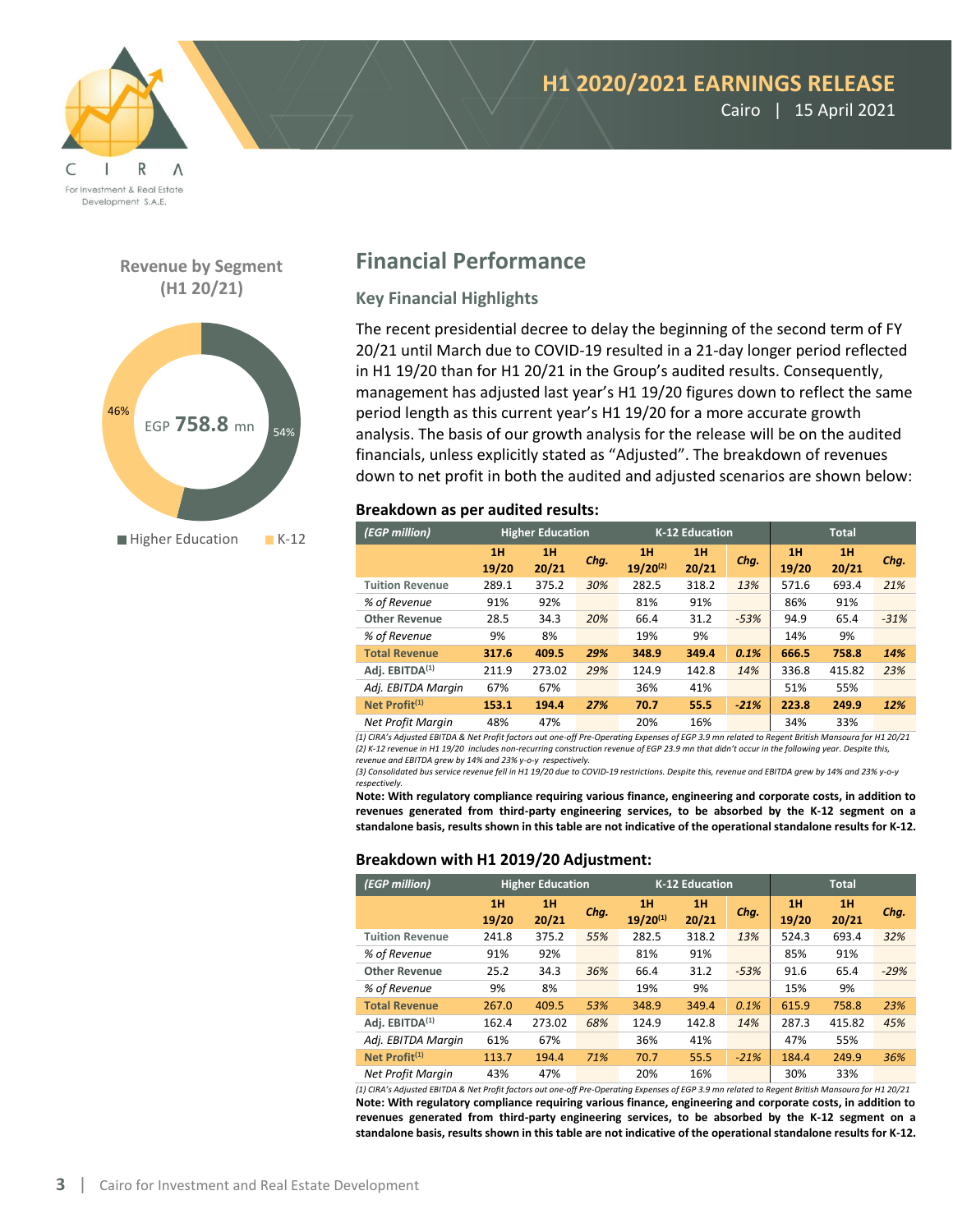

# **H1 2020/2021 EARNINGS RELEASE** Cairo | 15 April 2021

**Revenues**

Total revenues came in at EGP 758.8 million in H1 2020/21, representing a 14% (Adjusted: 23%) y-o-y increase, primarily on the back of an increase in tuition revenues during the period.

Tuition revenue for both segments came in at EGP 693.4 million in H1 2020/21, up 21% (Adjusted: 32%) y-o-y and contributed the majority of total revenues at 91% on the back of solid growth in enrollments across both segments. Meanwhile, other revenues fell by 31% (Adjusted: -29%) y-o-y to EGP 65.4 million on account of the reduction in bus fees due to the COVID-19 pandemic. Other revenues saw its contribution to total revenues fall to 8% in H1 2020/21 from 15% in the same period last year.

At CIRA's higher education platform, total revenues grew by an exceptional 29% (Adjusted: 53%) y-o-y to EGP 409.5 million in H1 2020/21 primarily due to an increase in tuition revenues, which grew by 30% (Adjusted: 55%) y-o-y to EGP 375.2 million during the period and represented the lion's share of higher-education revenues at 92% in H1 2020/21. Growth in the segment was compounded by a 20% (Adjusted: 36%) y-o-y growth in other services to EGP 34.3 million in H1 2020/21, representing 8% of BUC revenues.

At CIRA's K-12 segment, total revenue came in at EGP 349.4 million in H1 2020/21, up by 0.1% y-o-y (Adjusted: same) with the reduction of other revenues slowing-down growth during the period, despite a steady growth in tuition revenues of 13% y-o-y (Adjusted: same) to EGP 349.35 million during the period. Other revenues fell by 55% y-o-y (Adjusted: same) to EGP 31.2 in H1 2020/21 primarily due to the lack of construction income during the period as opposed to EGP 23.9 million in construction revenue recorded in H1 2019/20. As a result, tuition fee contribution to K-12 revenues grew by 10 pps y-o-y during the period to 91%, while the contribution from other revenues fell by the same amount to 9%.

### **Gross Profit**

CIRA's gross profit<sup>3</sup> grew by 23% (Adjusted: 40%) y-o-y to EGP 514.4 million in H1 2020/21, resulting in a 5.2 pps (Adjusted: 8.2 pps) increase of its corresponding GPM to 67.8% during the same period. The solid growth in gross profits and GPM were dual-driven by both the increase in group revenues and a significant decrease in operating expenses as a percentage of revenue.

#### **SG&A**

Selling, general and administrative expenses grew by 29% y-o-y to record EGP 103.8 in H1 2020/21, and contributed 14% to total revenues for the period compared to 12% in the previous year.

#### **EBITDA**

CIRA's adjusted EBITDA recorded EGP 415.8 million in H1 2020/21, representing a yearon-year increase of 23% (Adjusted: 45%) y-o-y. Its corresponding EBITDA margin came in

*<sup>3</sup> Gross profit is adjusted for the depreciation of fixed assets, as per the segmental analysis in the audited financials*



**Revenue Progression** (EGP mn)

**Adj. EBITDA Progression** (EGP mn, % margin)

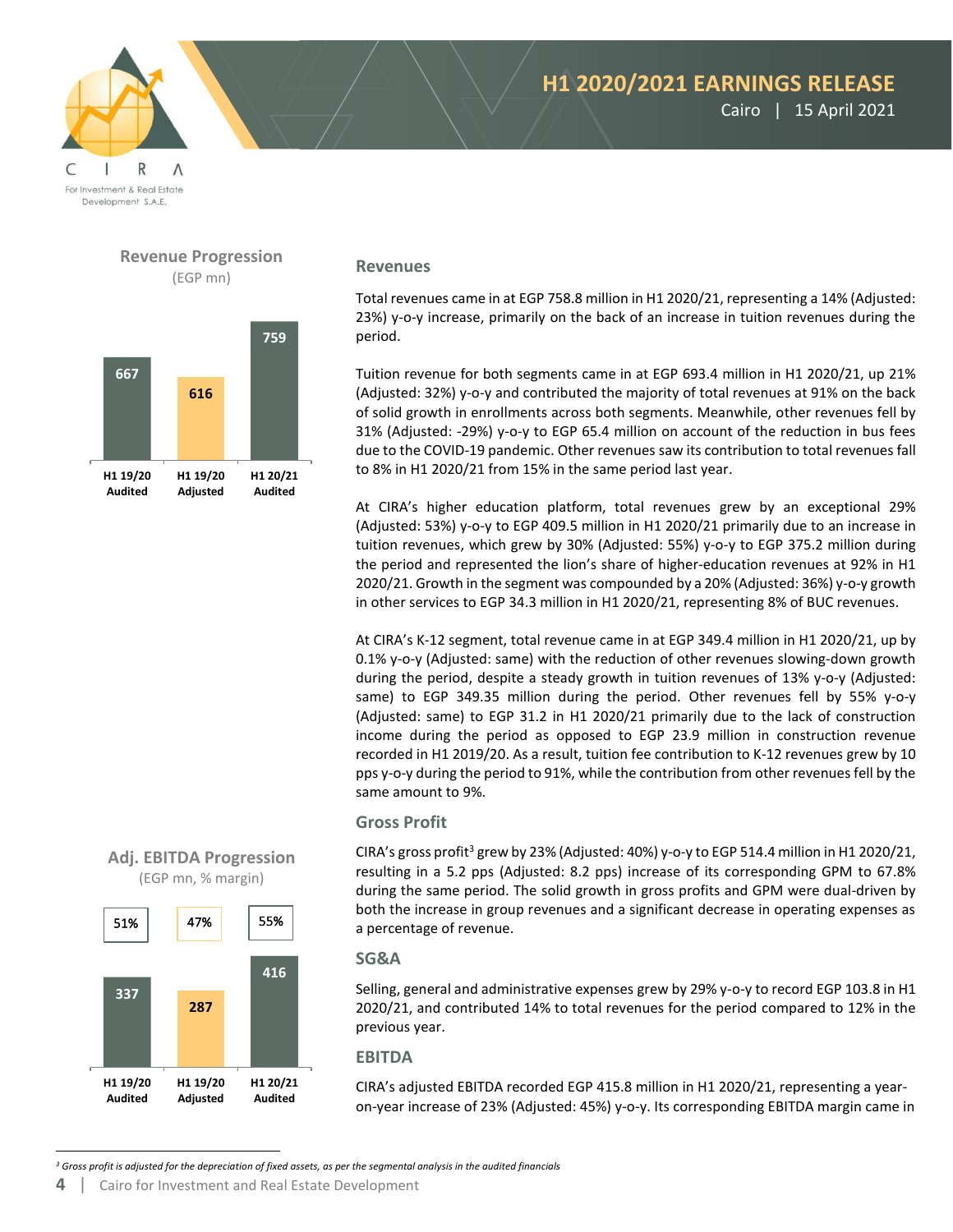



### **Net Profit Progression** (EGP mn, % margin)



at 56.0%, representing a 4.3 pps (Adjusted: 8.2 pps) increase y-o-y. The increase in EBITDA margins is primarily attributed to the growth in GPM during the period.

### **Net Profit**

CIRA's net profit grew by 12% (Adjusted: 36%) y-o-y to reach EGP 249.9 million in H1 2020/21, representing a decrease in the Group's net profit margin of 0.6 pps (Adjusted: increase of 3.0 pps) to 32.9% during the period. Growth on the net profit level was reduced from EBTIDA primarily on the back of a more than three-fold jump in finance costs to EGP 52.1 in H1 2020/21.

### **Balance Sheet**

Total assets for CIRA came in at EGP 3.4 billion as of 28 February 2021, representing an increase of 42% year-to-date from EGP 2.43 billion recorded as of 31 August 2020 on the back of a 180% year-to-date increase in cash on hand and at banks to EGP 584.5 million and a more than two-fold increase in the Group's (short and long-term) debtor balance to EGP 222.0 million as of 28 February 2021. This was further boosted by a 20% year-todate increase in property, plant and equipment to EGP 2.23 billion during the same period.

Shareholders' equity stood at EGP 1.24 billion as of 28 February 2021, representing a yearto-date increase of 13% compared to EGP 1.10 billion as of 31 August 2020, while net debt came in at EGP 400.4 million as of 28 February 2021, down by 33% year-to-date from EGP 601.8 million as of 31 August 2020.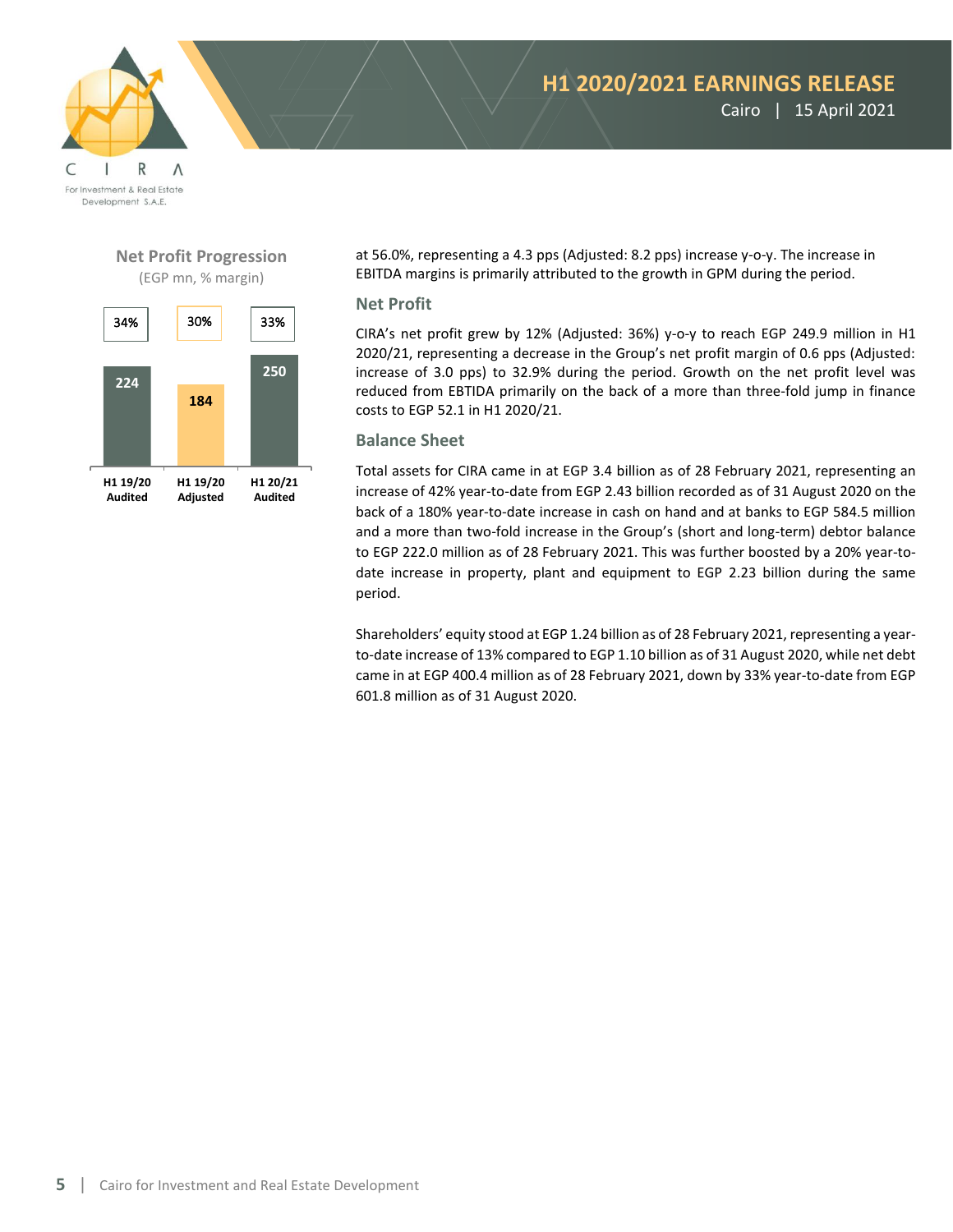

Cairo | 15 April 2021

# **Total Students by Segment (H1 20/21)**



# **K-12 Students by School Brand (H1 20/21)**



# **Operational Performance**

### **Higher Education**

CIRA's higher education segment is comprised of the company's flagship Badr University (BUC), which operates 13 faculties in FY 2020/21.

BUC grew its student capacity by 29% y-o-y to 19,000 students in H1 2020/21 on the back of additional faculties which were inaugurated at the start of the year. As a result, enrollments grew by an exceptional 26% y-o-y to 13,157 students during the same period, despite a 3 pps reduction in utilization y-o-y to 69%. BUC's pupil teacher ratio fell by 7% as the size of its teaching staff was increased by 36% y-o-y to 870 during the same period.

### **Higher Ed | Key Operational Highlights**

|                                  | 1H20   | 1H <sub>21</sub> | % change |
|----------------------------------|--------|------------------|----------|
| Number of Faculties              | 10     | 13               | 30%      |
| <b>Teaching Staff Size</b>       | 640    | 870              | 36%      |
| Capacity (No. Students)          | 14,710 | 19,000           | 29%      |
| <b>Number of Students</b>        | 10.450 | 13.157           | 26%      |
| <b>Pupil Teacher Ratio (PTR)</b> | 16.3   | 15.1             | $-7%$    |
| <b>Utilization</b>               | 71%    | 69%              | $-3%$    |

# **K-12 Education**

Located across six governorates, CIRA's K-12 segment currently has 21 schools in its portfolio in FY20/21, with the addition of Regent British School for the 2020/21 academic year. The segment now operates six distinct brands: Futures, Futures International, BCCIS, Mavericks, Rising Stars and Regent British Schools.

CIRA's K-12 platform's student capacity grew by 6% y-o-y to 30,000 students in H1 2020/21 with the addition of Regent British Schools during the first half of the year. Meanwhile, student enrollment grew by 7% y-o-y to 28,579 students, exceeding capacity growth during the period and increasing the segment's utilization rate by 0.5 pps to 95% in H1 2020/21. An increase of 5% year-on-year in teaching staff to 2,500 teachers in H1 2020/21 brought the pupil teacher ratio up to 11.4 from during the period.

# **K-12 | Key Operational Highlights**

|                                  | 1H <sub>20</sub> | 1H21   | % change |
|----------------------------------|------------------|--------|----------|
| Number of Schools                | 20               | 21     | 5%       |
| Number of Teachers               | 2.375            | 2,500  | 5%       |
| Capacity (No. Students)          | 28,300           | 30,000 | 6%       |
| <b>Number of Students</b>        | 26.815           | 28,579 | 7%       |
| <b>Pupil Teacher Ratio (PTR)</b> | 11.3             | 11.4   | 1%       |
| <b>Utilization</b>               | 95%              | 95%    | 0.5%     |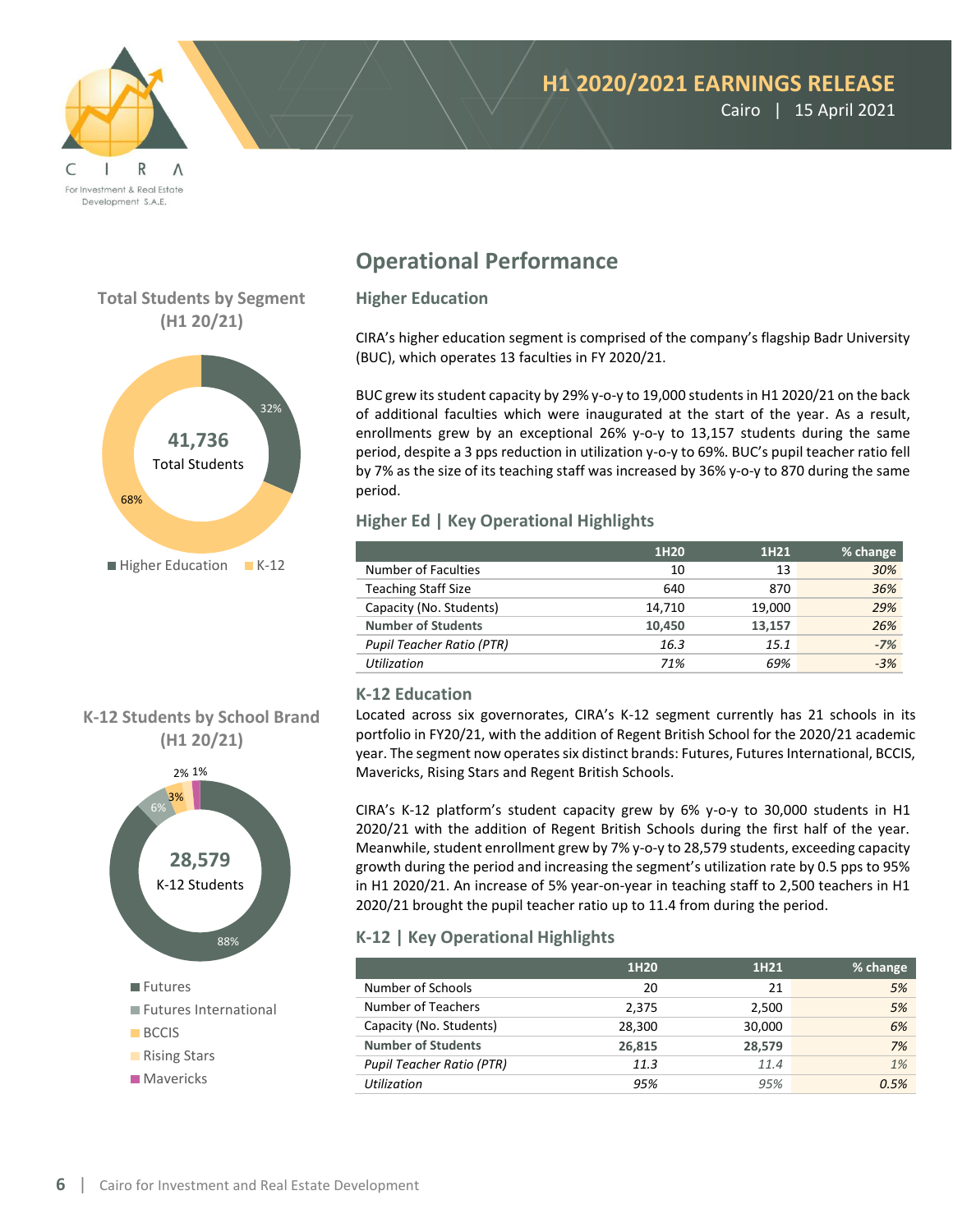

# **Recent Developments | Upper Education**











#### **BUC selected as part of IFC's showcase for employability**

Representing BUC, CIRA's CEO Mohammed El Kalla was selected to be a speaker in a webinar series held by the IFC at its Global Education Conference to showcase the advancement in BUC's employability program. BUC was one of three universities globally who were selected to participate

#### **First collaborative research piece by BUC Centre of Global Affairs**

The BUC Centre of Global Affairs, a leading Egyptian independent research, analysis, and consulting think tank operating out of BUC, published its first research paper in collaboration with Atlantic Council, a leading US-based thinktank on international affairs. With the BUC think tank still in its infancy, the research piece is a significant milestone in its journey to become a beacon in global research, joint think tank activities and global outreach, allowing an international standard of student engagement and research methodology across the university.

#### **International tripartite protocol signed**

BUC signed its first international tripartite protocol between BUC, Swiss-based Business and Hotel Management School (B.H.M.S) and the Egyptian Tourism Federation for students at BUC's hotel and tourism management programs to begin on-site training and internships in hotels across Egypt's Red Sea coast, in line with BUC employability efforts. In the presence of BUC President Dr. Hassan El-Kalla, BUC's President Chairman of the Board of Trustees Dr. Mostafa Kamal, welcomed Charles Hains, the Head of Project Development in B.H.M.S, and the members of the Egyptian Tourism Federation.

#### **BUC's own wins gold at the International Exhibition of Inventions**

Dr. Mahmoud Fahmy, Head of Research at BUC, received a gold medal at the International Exhibition of Inventions in Geneva, one of the most distinguished annual global events devoted exclusively to inventions, for discovering an oral prolonged platform that acts via a novel mechanism for oral delivery of insulin and other antidiabetic peptides.

#### **BUC job fair**

In April, BUC's School of Linguistics held its first specialized 2-day employment fair for BUC students, aimed at integrating employers' recruiting needs with the skills and qualifications of BUC graduates, as part of BUC's employability program in partnership with IFC.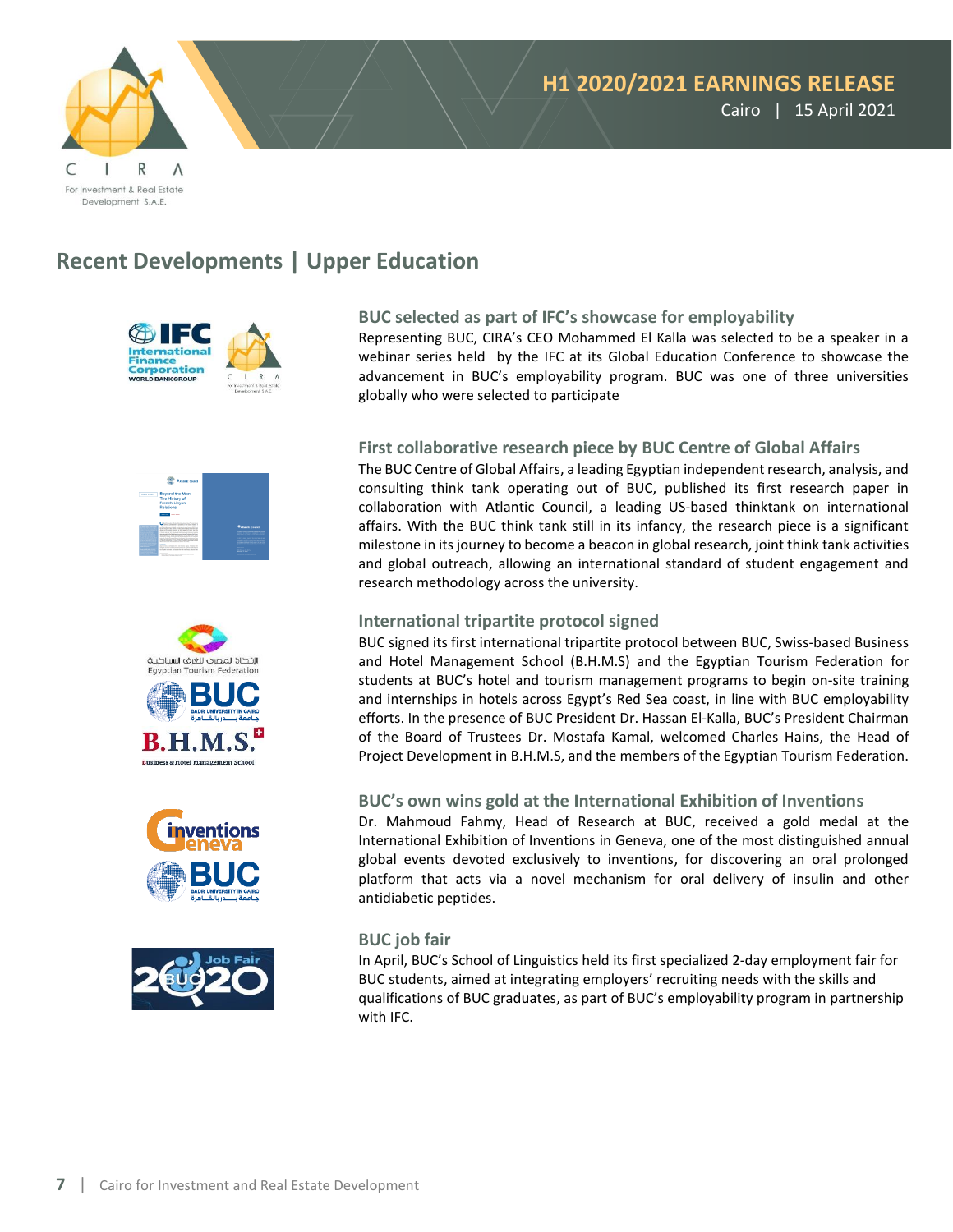

# **Recent Developments | K-12**







### **Futures Tech School joins ALESCO**

Futures Tech School has joined the ranks of two other schools under CIRA's K-12 platform, FLS Nasr City and FLS El Sherouq, having been selected to join the Arab League Educational, Cultural and Scientific Organization (ALECSO) School Network by the Egyptian National Commission for UNESCO.

### **Mavericks Schools and Polar Partners commence partnership**

Mavericks Schools activated the partnership with polar partners this quarter whereby Polar Partners provided Mavericks School teachers with specialized coaching sessions and workshops in line with best practices in Finnish Education. CIRA is currently in discussions with Polar Partners to bring Finnish Education to Egypt through one of CIRA's schools

#### **New Educational Financing Options**

CIRA has established a partnership with Beltone Consumer Finance, "Belcash", which provides an alternative financing solution by allowing the repayment of tuition fees over 12 equal monthly installments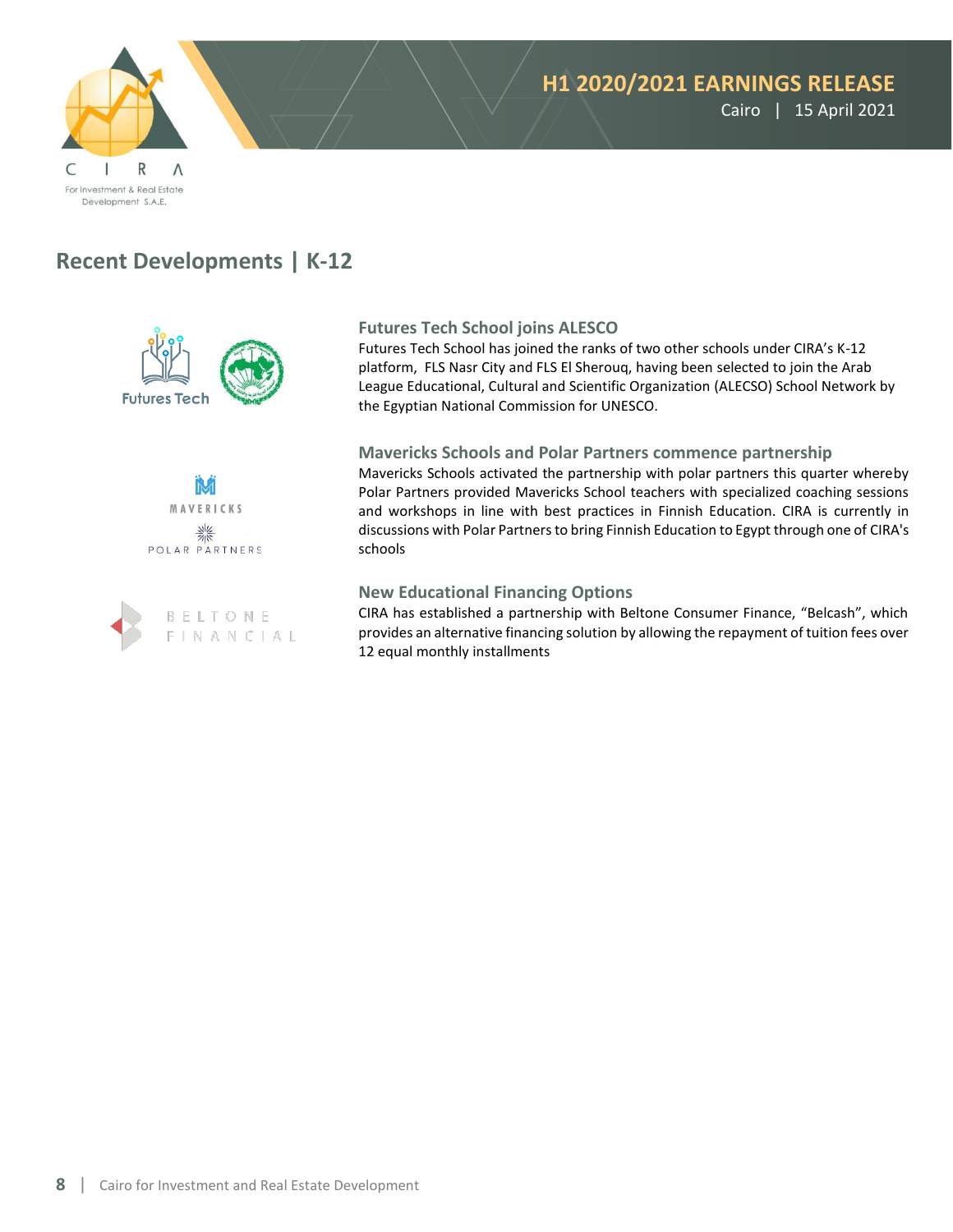

# **About Cairo for Investment and Real Estate Development**

Founded in 1992, CIRA is the single largest private sector investor working in the education sector in Egypt. The company's vision emerged from the intent and desire to improve the quality of education in Egypt for the middle class in particular. With more than 36,000 students in 20 schools across 7 governorates and Badr University in Cairo, CIRA continues to offer high quality education at affordable prices for the Egyptian mid-market segment. CIRA's K-12 schools offer multiple education tracks, including British, American, French, German and National curricula, and its students consistently place highly in national and district rankings; a testament to the quality of education our schools have to offer. We pride ourselves in owning all our schools and managing our operations and support services through the company's subsidiaries. These services include: educational management, educational materials, technological solutions, construction, maintenance, and transportation. BUC currently has 10 faculties in a 45-acre campus and has more than 10,400 enrolled students as of Academic Year 2019/2020.



# *Forward-Looking Statements*

This communication contains certain forward-looking statements. A forward-looking statement is any statement that does not relate to historical facts and events, and can be identified by the use of such words and phrases as "according to estimates", "anticipates", "assumes", "believes", "could", "estimates", "expects", "intends", "is of the opinion", "may", "plans", "potential", "predicts", "projects", "should", "to the knowledge of", "will", "would" or, in each case their negatives or other similar expressions, which are intended to identify a statement as forward-looking. This applies, in particular, to statements containing information on future financial results, plans, or expectations regarding our business and management, our future growth or profitability and general economic and regulatory conditions and other matters affecting us.

Forward-looking statements reflect our management's ("Management") current views of future events, are based on Management's assumptions and involve known and unknown risks, uncertainties and other factors that may cause our actual results, performance or achievements to be materially different from any future results, performance or achievements expressed or implied by these forward-looking statements. The occurrence or nonoccurrence of an assumption could cause our actual financial condition and results of operations to differ materially from, or fail to meet expectations expressed or implied by, such forward-looking statements. Our business is subject to a number of risks and uncertainties that could also cause a forward-looking statement, estimate or prediction to become inaccurate. These risks include fluctuations in prices, costs, ability to retain the services of certain key employees, ability to compete successfully, changes in political, social, legal or economic conditions in Egypt, worldwide economic trends, the impact of war and terrorist activity, inflation, interest rate and exchange rate fluctuations and Management's ability to timely and accurately identify future risks to our business and manage the risks mentioned above.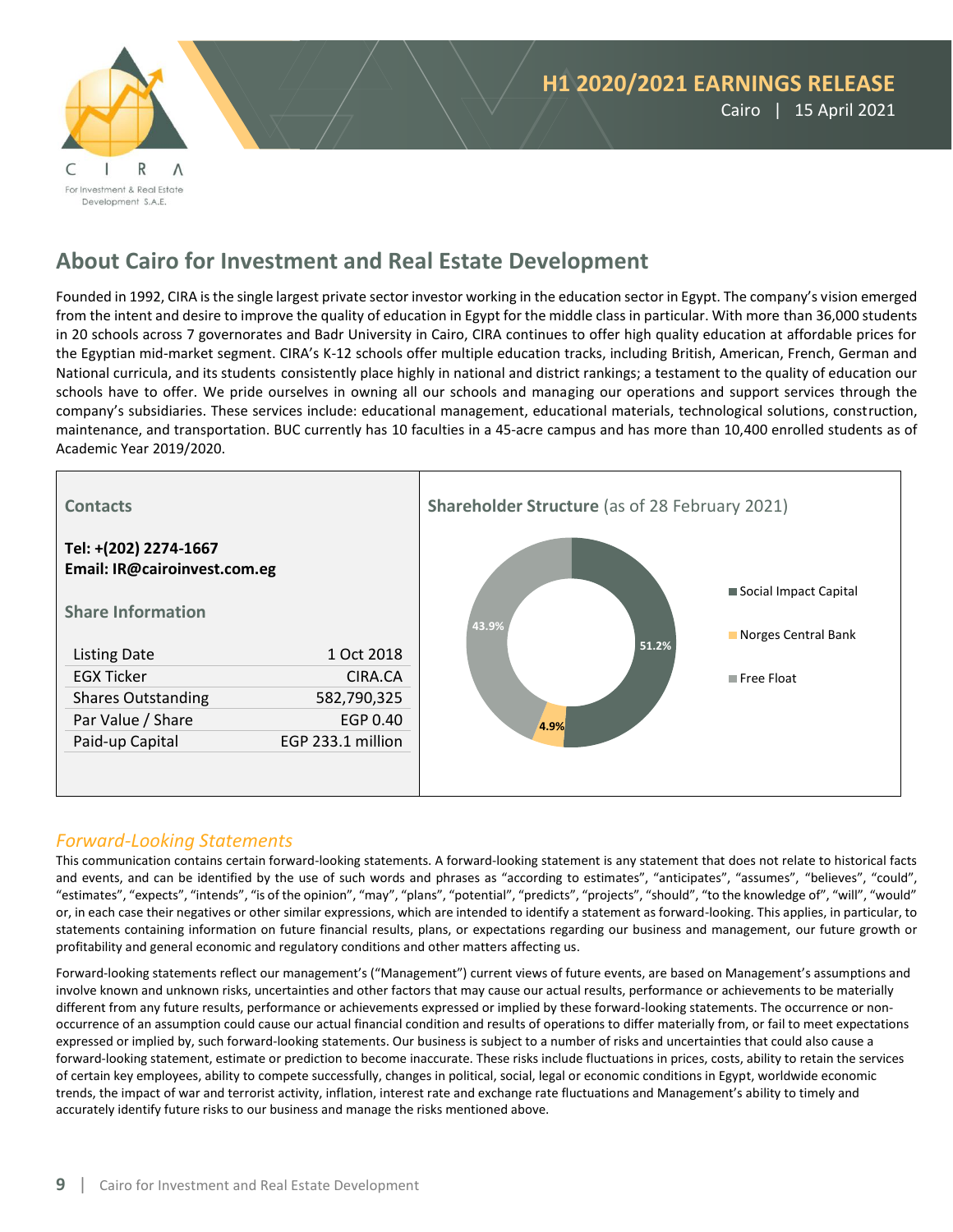

# **Income Statement**

**CAIRO FOR INVESTMENT AND REAL ESTATE DEVELOPMENT "S.A.E." AND ITS SUBSIDIARIES** Consolidated statement of profit or loss for the six-month period ended 28 February 2021

| (All amounts in Egyptian Pounds)     | 1H21            | 1H20            | $Y$ -o-Y $%$ |
|--------------------------------------|-----------------|-----------------|--------------|
|                                      |                 |                 |              |
| Operating revenue                    | 758,816,650     | 666,473,230     | 13.9%        |
| Operating costs                      | (292, 699, 770) | (286, 567, 770) | 2.1%         |
| <b>Gross profit</b>                  | 466,116,880     | 379,905,460     | 22.7%        |
| General and administrative expenses  | (103, 808, 733) | (80,670,589)    | 28.7%        |
| Goodwill Impairment                  |                 |                 |              |
| Provisions                           |                 |                 |              |
| Other income                         | 8,496,862       | 2,158,875       |              |
| <b>Operating profits</b>             | 370,805,009     | 301,393,746     | 23.0%        |
| Finance costs - net                  | (52, 124, 989)  | (13,782,024)    |              |
| <b>Profit before tax</b>             | 318,680,020     | 287,611,722     | 10.8%        |
| Current tax                          | (73, 673, 546)  | (64, 351, 691)  |              |
| Deferred tax                         | 1,044,282       | 474,881         |              |
| Profit for the period                | 246,050,756     | 223,734,912     | 10.0%        |
|                                      |                 |                 |              |
| <b>Profits attributable to</b>       |                 |                 |              |
| Owners of the Parent Company         | 229,821,895     | 209,834,571     | 9.5%         |
| Non-controlling interests            | 16,228,861      | 13,900,341      | 16.8%        |
| Profit for the period                | 246,050,756     | 223,734,912     | 10.0%        |
|                                      |                 |                 |              |
| Basic and diluted earnings per share | 0.32            | 0.3             |              |